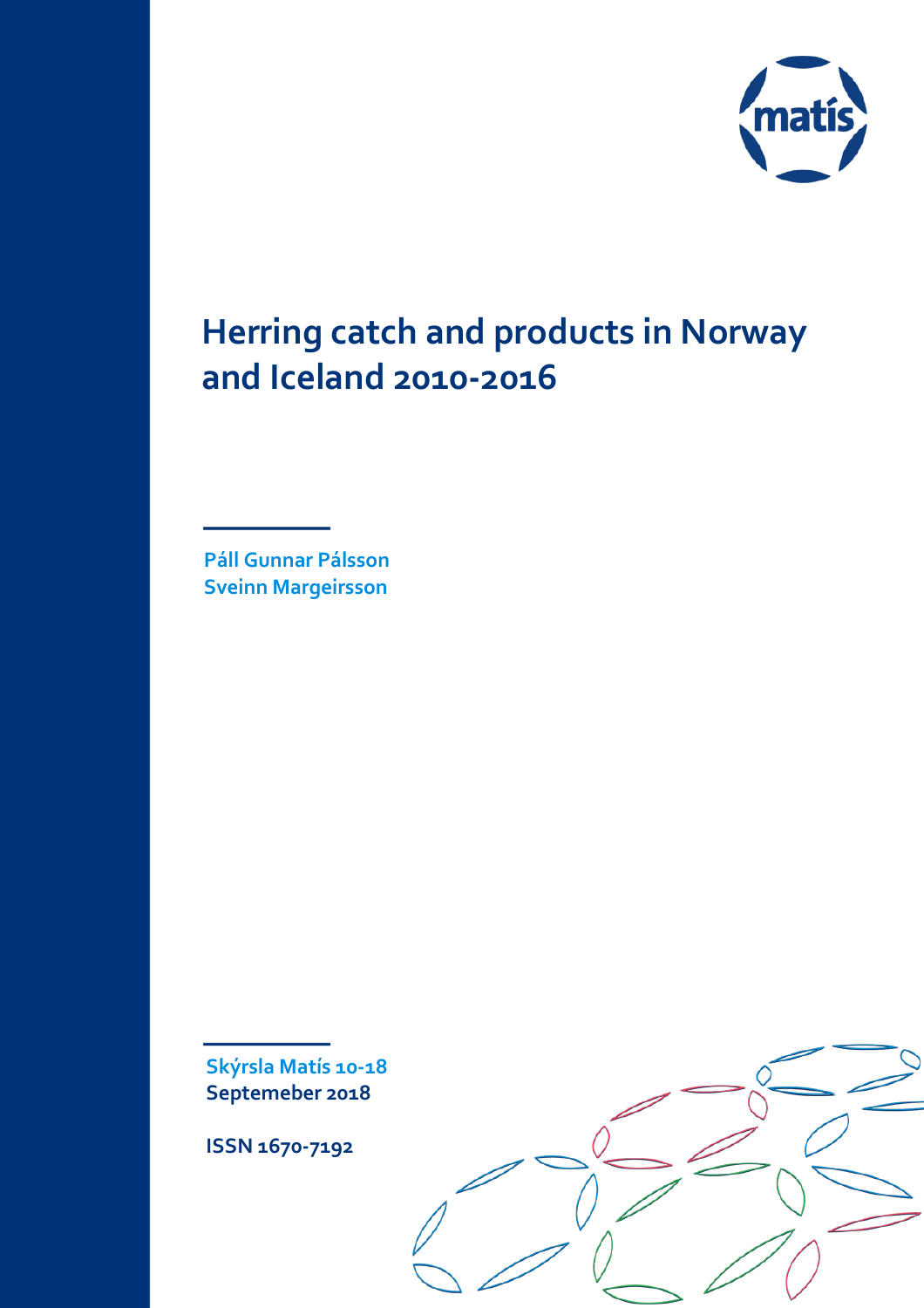# **Skýrsluágrip Matís ohf**<br>Icelandic Food and Biotech R&D



# **Report summary**

| Titill / Title           | Herring catch and products in Norway and Iceland<br>2010-2016 / Síldveiðar og -vörur í Noregi og á Íslandi 2010-2016                                                                                                                                                                                                                                                                                                                                                                                                                                                                                                                                                                                                                                                                                                                                                                                                                                      |                                         |  |  |  |  |  |  |  |  |
|--------------------------|-----------------------------------------------------------------------------------------------------------------------------------------------------------------------------------------------------------------------------------------------------------------------------------------------------------------------------------------------------------------------------------------------------------------------------------------------------------------------------------------------------------------------------------------------------------------------------------------------------------------------------------------------------------------------------------------------------------------------------------------------------------------------------------------------------------------------------------------------------------------------------------------------------------------------------------------------------------|-----------------------------------------|--|--|--|--|--|--|--|--|
| Höfundar / Authors       |                                                                                                                                                                                                                                                                                                                                                                                                                                                                                                                                                                                                                                                                                                                                                                                                                                                                                                                                                           | Páll Gunnar Pálsson, Sveinn Margeirsson |  |  |  |  |  |  |  |  |
| Skýrsla / Report no.     | Útgáfudagur / Date:<br>11.09.2018<br>$10 - 18$                                                                                                                                                                                                                                                                                                                                                                                                                                                                                                                                                                                                                                                                                                                                                                                                                                                                                                            |                                         |  |  |  |  |  |  |  |  |
| Verknr. / Project no.    |                                                                                                                                                                                                                                                                                                                                                                                                                                                                                                                                                                                                                                                                                                                                                                                                                                                                                                                                                           |                                         |  |  |  |  |  |  |  |  |
| Styrktaraðilar /Funding: | Vöruþróunarsetur sjávarafurða                                                                                                                                                                                                                                                                                                                                                                                                                                                                                                                                                                                                                                                                                                                                                                                                                                                                                                                             |                                         |  |  |  |  |  |  |  |  |
| Ágrip á íslensku:        | Tilgangur þessarar skýrslu er að meta almenn og opinber gögn í<br>virðiskeðju sjávarfangs með það í huga að greina verðmætasköpun og<br>gera tilraun til að bera saman mismunandi virðiskeðjur. Því var ákveðið<br>að bera saman nýtingu síldar í Noregi og á Íslandi.<br>Meginástæða þess að skoða síldina í þessum löndum er að um líka<br>framsetningu gagna er að ræða í báðum löndunum og að vinnsla fer<br>fram með svipuðum hætti.<br>Upplýsingarnar í löndunum báðum reyndust ekki þess eðlis að hægt væri<br>að draga afgerandi ályktanir byggðar á þeim gögnum sem aðgengileg<br>eru. Það er því nauðsynlegt að gera ýmsar úrbætur í gagnasöfnun og<br>birtingu gagna ef sá kostur á að vera fyrir hendi að bera saman<br>virðiskeðjur með áreiðanlegum hætti.                                                                                                                                                                                  |                                         |  |  |  |  |  |  |  |  |
| Lykilorð á íslensku:     |                                                                                                                                                                                                                                                                                                                                                                                                                                                                                                                                                                                                                                                                                                                                                                                                                                                                                                                                                           | Gögn, upplýsingar, virðiskeðja, síld    |  |  |  |  |  |  |  |  |
| Summary in English:      | The purpose of this summary is to evaluate how public data from<br>seafood value chains can be used to understand the dynamics of the<br>seafood industry and benchmark different seafood value chains against<br>each other. To do so, we have chosen to compare how herring catch is<br>utilized in Norway and Iceland. The reason for choosing this species is<br>good access to public data and the likeliness of production in those two<br>countries. We have analysed what types of products are made from the<br>available catch and identified the differences between the two countries<br>regarding herring utilization.<br>Based on the case of Norwegian and Icelandic herring value chains it is<br>clear, that great improvements are needed in order to be able to use<br>public data from seafood value chains to understand the dynamics of<br>the seafood industry and benchmark different seafood value chains<br>against each other. |                                         |  |  |  |  |  |  |  |  |
| English keywords:        | Data, benchmark, value chain, herring                                                                                                                                                                                                                                                                                                                                                                                                                                                                                                                                                                                                                                                                                                                                                                                                                                                                                                                     |                                         |  |  |  |  |  |  |  |  |

© Copyright Matís ohf / Matis - Food Research, Innovation & Safety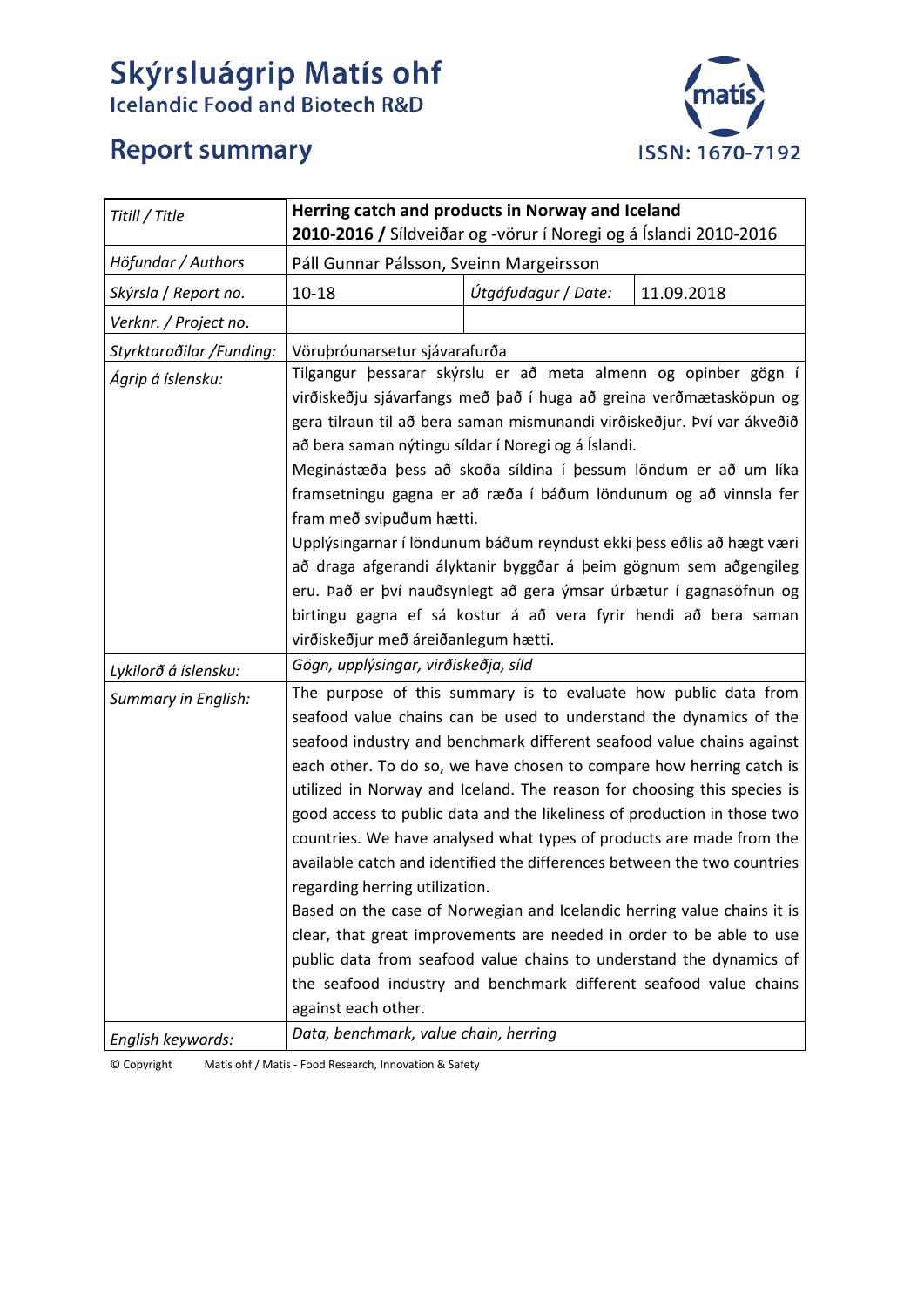# Contents

<span id="page-2-0"></span>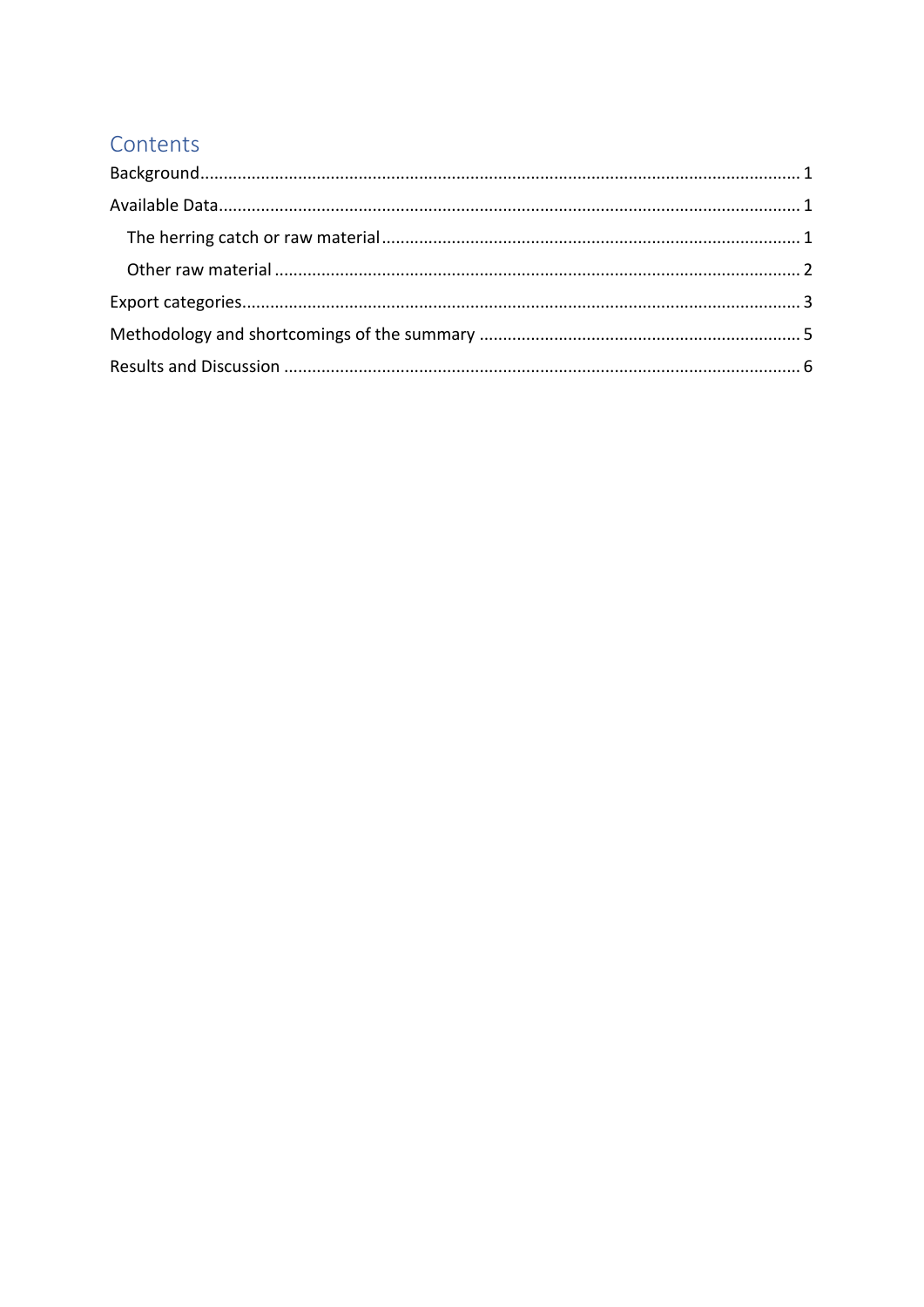### Background

The purpose of this report is to evaluate how public data from seafood value chains can be used to understand the dynamics of the seafood industry and benchmark different seafood value chains against each other. In order to do so, we have chosen to compare how herring catch is utilized in Norway and Iceland. The reason for choosing this species is good access to public data and the likeliness of production in those two countries. We have analysed what types of products are produced from the available catch and identified the differences between the two countries regarding herring utilization.

Information on catches are available from the Iceland Directorate of Fisheries (Fiskistofa; [www.fiskistofa.is\)](http://www.fiskistofa.is/) and the Norwegian Directorate of Fisheries (Fiskeridirektoratet; [www.fiskeridir.no\)](http://www.fiskeridir.no/). Each Directorate of Fisheries submits information to Statistics Iceland [\(www.statice.is\)](http://www.statice.is/) and Statistics Norway [\(www.ssb.no\)](http://www.ssb.no/), respectively.

Information on the import and export of different herring products is provided through customs declarations and reports, which the two countries customs authorities submit to Statistics Iceland on the one hand, and Statistics Norway on the other hand. Therefore, the web-sites and databases of these statistics centers are a basis for this summary.

The summary is based on the information available from 2010 to 2016.

#### <span id="page-3-0"></span>Available Data

#### <span id="page-3-1"></span>The herring catch or raw material

Table 1 shows Norwegian herring catches landed in Norway in 2010-2016. Both Norway and Iceland catch from more than one herring stock. Norway primarily catches the Norwegian Spring Spawning herring (NVG) and, to some extent, the North Sea herring. However, no distinction between these stocks is made in the information provided by the Fisheries Directorate or Statistics Norway. The same applies in Iceland as well. Export information or the customs nomenclature and classification does not identify which stocks the herring and herring products originate from.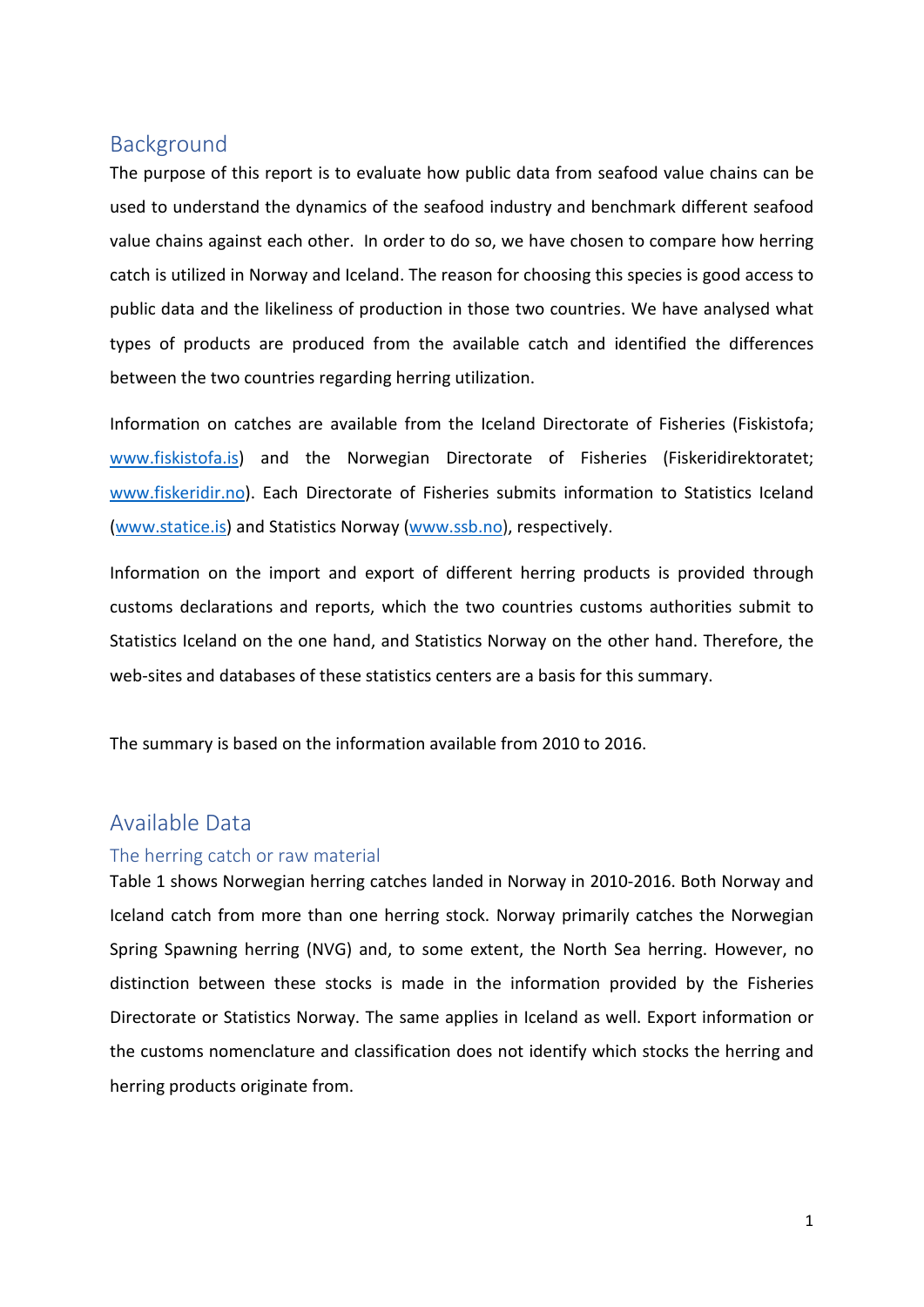| ັ<br>. .                                              |         |         |         |         |         |         |         |                       |
|-------------------------------------------------------|---------|---------|---------|---------|---------|---------|---------|-----------------------|
|                                                       | 2010    | 2011    | 2012    | 2013    | 2014    | 2015    | 2016    | <b>Total</b><br>(ton) |
| <b>Konsum</b><br>(Human<br>consumption)               | 837.934 | 625.945 | 594.343 | 495.742 | 356.422 | 308.109 | 348.918 | 3.567.413             |
| Mjöl og olje<br>(Fish meal & oil)                     | 85.255  | 6.403   | 15.611  | 9.782   | 50.170  | 4.464   | 2.080   | 173.765               |
| Dyrefor/fiskefor,<br>agn og anna<br>(Feed, bait etc.) | 553     | 754     | 758     | 1.941   | 711     | 523     | 712     | 5.952                 |
| <b>Total</b>                                          | 923.742 | 633.102 | 610.712 | 507.465 | 407.303 | 313.096 | 351.710 | 3.747.130             |

**Table 1. Norwegian herring catches landed in Norway and the allocation of the raw material into different processing categories (in tons) 2010-2016.**

Reference: 01.06.2018; [https://www.ssb.no/statbank/table/06367/tableViewLayout1/?rxid=1413e280-70b2-4037-bd0a](https://www.ssb.no/statbank/table/06367/tableViewLayout1/?rxid=1413e280-70b2-4037-bd0a-c96a2fede544)[c96a2fede544](https://www.ssb.no/statbank/table/06367/tableViewLayout1/?rxid=1413e280-70b2-4037-bd0a-c96a2fede544)

In Iceland, the representation of the data is a little different, as seen in Table 2, where the allocation of the raw material into processing is categorised differently.

**Table 2. Caught herring in Iceland (in tons) 2010-2016 and the allocation of the raw material into different processing categories**

|                                      | 2010    | 2011    | 2012    | 2013    | 2014    | 2015    | 2016    | <b>Total (ton)</b> |
|--------------------------------------|---------|---------|---------|---------|---------|---------|---------|--------------------|
| <b>Frysting</b><br>(Frozen products) | 88.987  | 94.512  | 101.297 | 86.558  | 87.323  | 53.882  | 69.732  | 581.992            |
| Sjófrysting<br>(Frozen at Sea)       | 76.042  | 74.739  | 62.637  | 41.701  | 44.386  | 26.448  | 26.601  | 352.554            |
| Söltun<br>(Salted products)          | 2.468   | 1.389   | 878     | 1.201   | 2.985   | 4.707   | 3.754   | 17.382             |
| Bræðsla<br>(Fish meal & oil)         | 86.967  | 31.824  | 27.394  | 27.896  | 23.140  | 24.267  | 17.539  | 239.028            |
| <b>Total</b>                         | 254.464 | 202.464 | 192.206 | 157.256 | 157.836 | 109.304 | 117.326 | 1.190.956          |
| - -<br>                              |         |         |         |         |         |         |         |                    |

Reference: 01.06.2018;

http://px.hagstofa.is/pxis/pxweb/is/Atvinnuvegir/Atvinnuvegir\_sjavarutvegur\_aflatolur\_radsofun\_afla\_vinnsla/SJA0911 [0.px/](http://px.hagstofa.is/pxis/pxweb/is/Atvinnuvegir/Atvinnuvegir__sjavarutvegur__aflatolur__radsofun_afla_vinnsla/SJA09110.px/)

#### <span id="page-4-0"></span>Other raw material

Both in Norway and Iceland, herring and herring raw material are also landed/imported by means other than landing from local vessels. This is primarily from landing from foreign vessels, but possibly also as import brought by cargo ships. All imports, whether landings of fishing vessels or other means of import, are included in customs declarations, and therefore those numbers are used in this summary.

The majority of herring products imported to Iceland was in the form of whole herring, fresh or frozen, or about 84% (Table 3). Also, 1.200 tons of fillets were imported, which makes up 13% of the total import. In addition, more than 200 tons of conserves or processed herring products were imported to the country.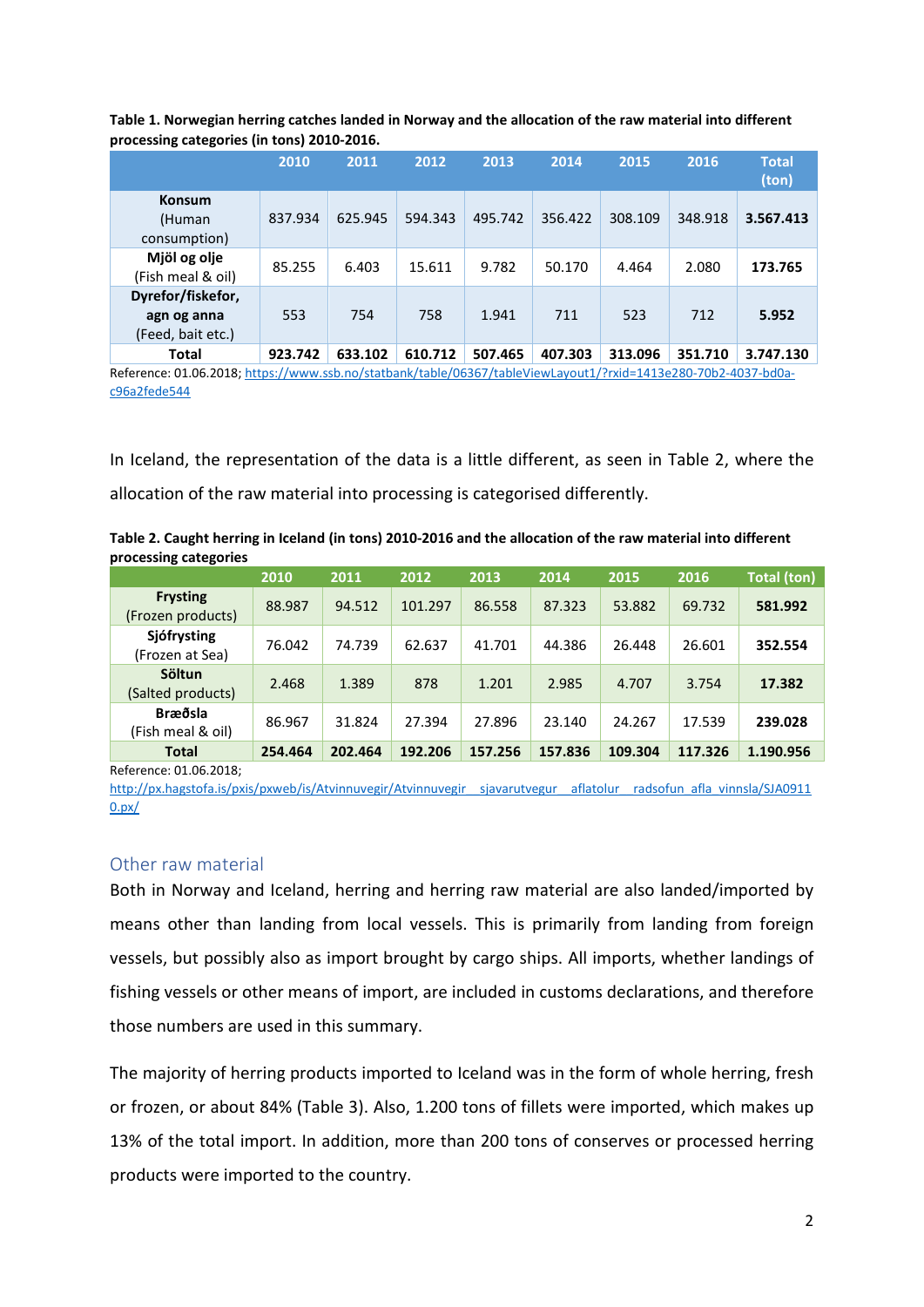|                                | 2016-2016  |
|--------------------------------|------------|
| Whole fresh herring (0302)     | 3.938 tons |
| Whole frozen herring (0303)    | 3.864 tons |
| Herring fillets (0304)         | 1.237 tons |
| Preparations of herring (1604) | 222 tons   |
| Total                          | 9.361 tons |

(the numbers 0302, 0303, 0304, and 1604 refers to sections and chapters of the customs classification of goods, published by the World Custom Organization)

References: 04.06.2018;

2010-2011:

[http://px.hagstofa.is/pxis/pxweb/is/Efnahagur/Efnahagur\\_\\_utanrikisverslun\\_\\_1\\_voruvidskipti\\_\\_03\\_inntollskra/UTA03906.p](http://px.hagstofa.is/pxis/pxweb/is/Efnahagur/Efnahagur__utanrikisverslun__1_voruvidskipti__03_inntollskra/UTA03906.px/table/tableViewLayout1/?rxid=c0cd8f84-c3c2-4828-aba5-fe487b252628) [x/table/tableViewLayout1/?rxid=c0cd8f84-c3c2-4828-aba5-fe487b252628](http://px.hagstofa.is/pxis/pxweb/is/Efnahagur/Efnahagur__utanrikisverslun__1_voruvidskipti__03_inntollskra/UTA03906.px/table/tableViewLayout1/?rxid=c0cd8f84-c3c2-4828-aba5-fe487b252628)

2012-2014:

http://px.hagstofa.is/pxis/pxweb/is/Efnahagur/Efnahagur\_utanrikisverslun\_1\_voruvidskipti\_03\_inntollskra/UTA03901.p [x/table/tableViewLayout1/?rxid=2e698963-4dc9-4819-897c-eddde140e021](http://px.hagstofa.is/pxis/pxweb/is/Efnahagur/Efnahagur__utanrikisverslun__1_voruvidskipti__03_inntollskra/UTA03901.px/table/tableViewLayout1/?rxid=2e698963-4dc9-4819-897c-eddde140e021)

2015:

http://px.hagstofa.is/pxis/pxweb/is/Efnahagur/Efnahagur\_utanrikisverslun\_1\_voruvidskipti\_03\_inntollskra/UTA03811.p [x/table/tableViewLayout1/?rxid=2ed01269-ac50-4608-a578-c562bf75ddce](http://px.hagstofa.is/pxis/pxweb/is/Efnahagur/Efnahagur__utanrikisverslun__1_voruvidskipti__03_inntollskra/UTA03811.px/table/tableViewLayout1/?rxid=2ed01269-ac50-4608-a578-c562bf75ddce)

2016:

http://px.hagstofa.is/pxis/pxweb/is/Efnahagur/Efnahagur\_utanrikisverslun\_1\_voruvidskipti\_03\_inntollskra/UTA03801.p [x/table/tableViewLayout1/?rxid=632ff70d-0a54-42db-8f1b-55a916a76532](http://px.hagstofa.is/pxis/pxweb/is/Efnahagur/Efnahagur__utanrikisverslun__1_voruvidskipti__03_inntollskra/UTA03801.px/table/tableViewLayout1/?rxid=632ff70d-0a54-42db-8f1b-55a916a76532)

This import has an insignificant effect on the summary of Iceland, as the volume of import is

less than 1% of the total raw material used for processing.

Norwegians imported considerably more unprocessed herring than Icelanders in 2010-2016,

or almost 7% of the total volume (Table 4).

| Table 4. Import of herring products (tons) to Norway in 2010-2016. |  |
|--------------------------------------------------------------------|--|
|--------------------------------------------------------------------|--|

|                                | 2016-2016    |
|--------------------------------|--------------|
| Whole fresh herring (0302)     | 225.221 tons |
| Whole frozen herring (0303)    | 11.672 tons  |
| Preparations of herring (1604) | 14.406 tons  |
| Total                          | 251.299 tons |

(the numbers 0302, 0303, and 1604 refers to sections and chapters of the customs classification of goods, published by the World Custom Organization)

Reference: 04.06.2018: [https://www.ssb.no/statbank/table/08801/tableViewLayout1/?rxid=cf7a82a4-605b-43e4-81fa](https://www.ssb.no/statbank/table/08801/tableViewLayout1/?rxid=cf7a82a4-605b-43e4-81fa-b907e5e98526)[b907e5e98526](https://www.ssb.no/statbank/table/08801/tableViewLayout1/?rxid=cf7a82a4-605b-43e4-81fa-b907e5e98526)

# <span id="page-5-0"></span>Export categories

Norway and Iceland have similar classification of herring export products, based on the nomenclature and classification of goods called the "Harmonized System" (HS) developed and published by the World Customs Organization [\(http://www.wcoomd.org/](http://www.wcoomd.org/) ).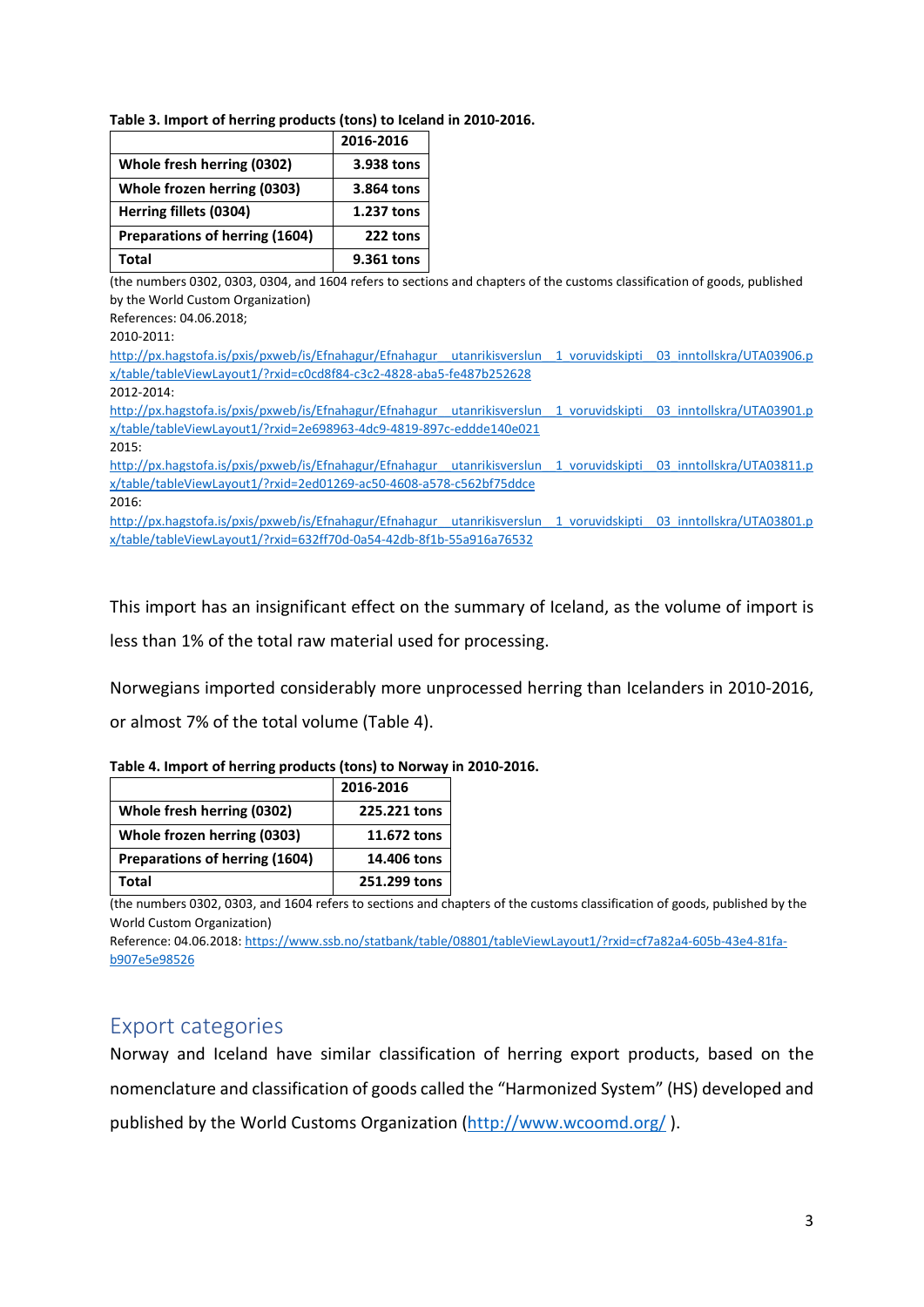The Icelandic customs code has more than 40 different tariff numbers for herring products but thereof, one third has not been used in recent years. Norway has less than 30 codes and all have been used in recent years, although to varying degrees. To simplify this summary and not to work with too many products types, the products were divided into the following groups:

**Whole chilled herring (0302)** is predominantly unprocessed and is landed directly from fishing vessels. This makes it difficult to estimate overweight and processing efficiencies other than 100%.

**Whole frozen herring (0304)** is blockfrozen, ungutted whole herring, frozen in bags or cartons. This category may also, to a small extent, include Individual Quick Frozen (IQF) herring. According to processing experience, utilization is around 95% as there is some discarding due to small size and deformities. Overweight of around 4% is assumed.

**Whole salted herring (0305)** is salted whole ungutted herring with around 90% utilization and about 4% overweight.

**Single fillets (0304)** are blockfrozen fillets either with or without skin. No distinction is made between these products in the customs tariff. Skinless fillets, which are a minor product, are assumed to have 42% utilization<sup>[1](#page-6-0)</sup>, while fillets with skin have 46% utilization. Therefore, this category is given an average of 44% utilization and 4% overweight.

**Butterfly fillets (0304)** are given 49% utilization according to manufacturers and a 4% overweight.

**Preparations of herring products (conserves) (1604)**. This category includes many kinds of herring products, where probably the bulk is marinated herring in sauces with various kinds of vegetables. The tariff figures are the net content of the products i.e. herring + sauce + vegetables and it is assumed that about half of the declared weight is herring fillets. It is also assumed that for these products, overweight is insignificant, as weighing is presumably based on e-weighing rules, i.e. the mean is the nearest marked weight. Utilization is expected to be around 34%.

<span id="page-6-0"></span><sup>&</sup>lt;sup>1</sup> Based on processing experience (discussions with manufacturers)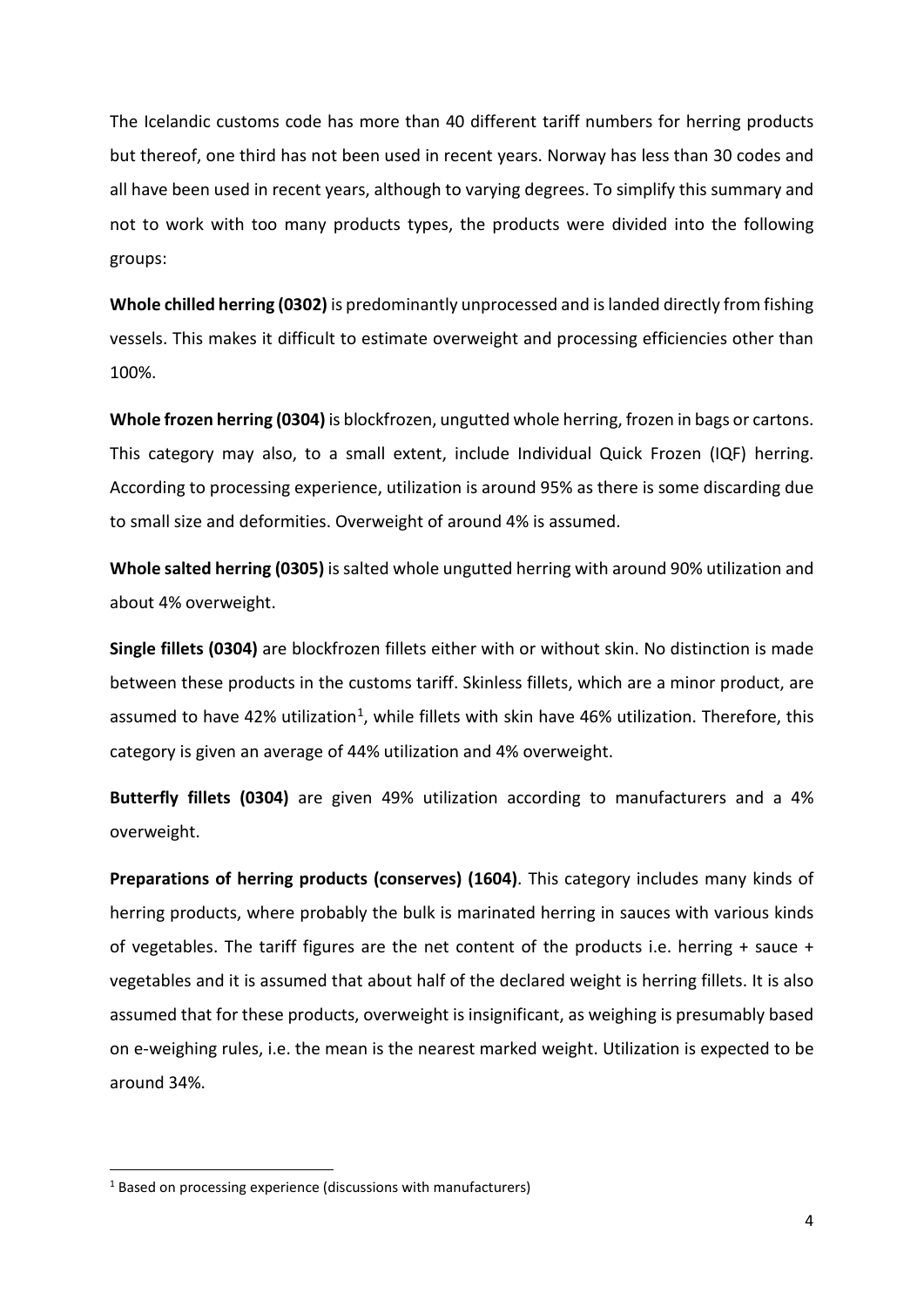It is not possible to include customs tariff information for herring meal and herring oil in this summary. Iceland has a special code for herring meal and herring oil in the customs tariff but in Norway there is only one common code for all fish meal and fish oil.

Therefore, only products intended for human consumption can be used to try and compare how herring and herring raw material in Iceland and Norway are processed and utilized.

## <span id="page-7-0"></span>Methodology and shortcomings of the summary

The method applied was to use the export quantity of herring products in each category, together with the estimated utilization percentage and overweight, to calculate the amount of raw material needed to produce the total volume of products. Production efficiency numbers are estimates provided by a major herring processor in Iceland. Estimated overweight was also taken into account, which according to the processor is about 4-5%.

Domestic consumption increases the inaccuracy in this assessment as its extent is not available in public databases. Yet, consumer studies have shown that consumption of herring products is not considerable in comparison to the total production, i.e. the total amount of raw material and products is so high that domestic consumption has a relatively low impact on the overall results and is therefore neglected in the analysis.

As listed above, all catch volumes are registered in the databases of the Directorates of Fisheries. There, the information is processed and reviewed before the statistics institutes publish final numbers for the catch of individual species. The numbers from the statistics institutes from Iceland and Norway are therefore the only available source of information.

Landed catch of foreign vessels are also registered through the systems of the Directorates of Fisheries. As with other imports, customs papers on such landings must be submitted. This means that all imports of herring raw material are included in the database based on cross border trade published by the statistics institutes of Norway and Iceland.

Export tariffs can often accommodate different types of products. There is, for example, no differentiation made between frozen herring fillets with and without skin. Product names such as canned herring does not clearly indicate what kind of herring product is exported, that is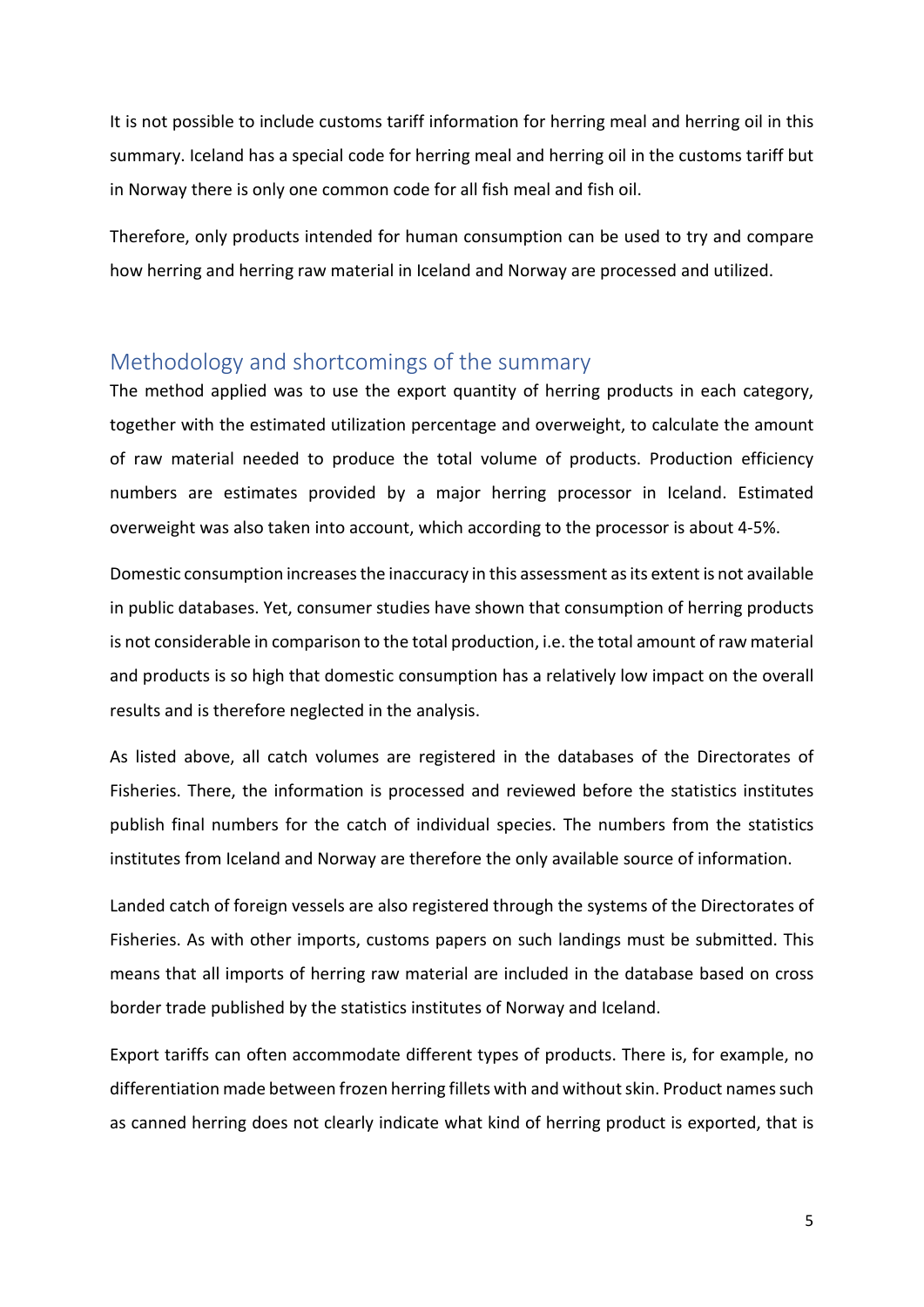whether the product contains whole fish, fillets or fillet pieces and how much of the total content are herring products.

No species classification is available in Norway on exported fishmeal and therefore there is no way to estimate the amount of exported or imported herring meal. Herring meal does have a specific number in the Icelandic tariff.

Given the above, accurate information on the utilization of catches or the value of certain species cannot be obtained from public records unless public disclosure requirements are changed.

Seafood companies know how much raw material is needed to produce certain products. However, that information is not made public. The only information available is total catch of each species and some estimated numbers about the allocation of the raw material. Then, a separate database exists on the export and import of goods.

# <span id="page-8-0"></span>Results and Discussion

The estimated total herring raw material, according to our calculations based on products for human consumption, compared to the official total catch in Iceland is shown in Table 5. Table 6 shows comparable results for Norway.

| Table 5. Calculated raw material in Iceland (2010-2016) needed to produce exported quantity (blue column) |
|-----------------------------------------------------------------------------------------------------------|
| compared to the raw material allocated for human consumption (green column)                               |



\* assumed that half of the product weight are fillets with 34% utilization

\*\* assumed that overweight in consumer products is insignificant

According to Table 5, the calculated raw material is 886 thousand tons. According to information regarding allocation of herring catches, 952 thousand tons of herring went into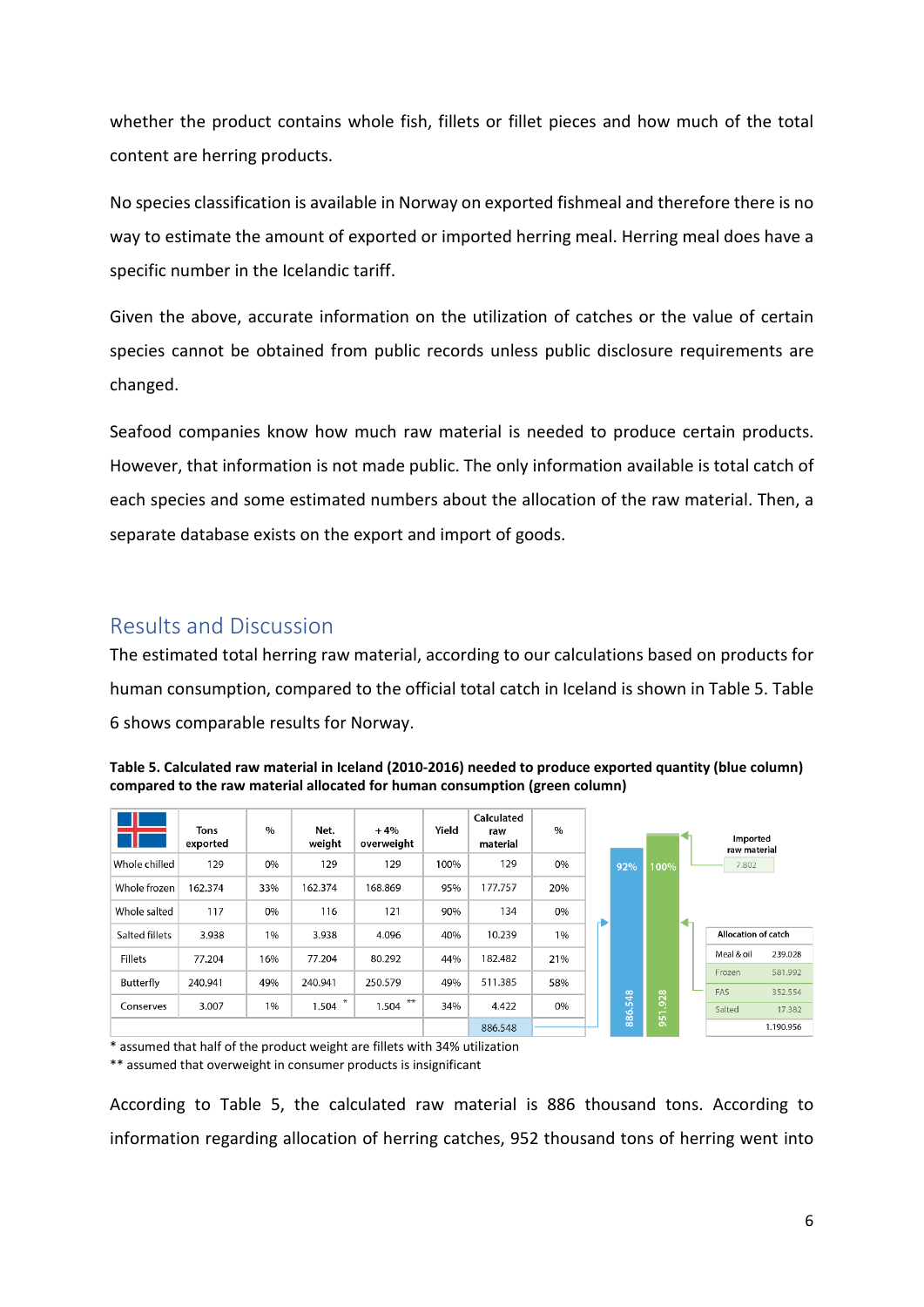products for human consumption. The difference is about 66 thousand tons during 2010-2016, or about 5.5% of all herring raw material available during this period.

|                | <b>Tons</b><br>exported | $\%$ | Net.<br>weight | $+4%$<br>overweight | Yield | Calculated<br>raw<br>material | $\%$ |   |                              |           |   | Imported<br>raw material                          |
|----------------|-------------------------|------|----------------|---------------------|-------|-------------------------------|------|---|------------------------------|-----------|---|---------------------------------------------------|
| Whole chilled  | 193.153                 | 7%   | 193.153        | 193.153             | 100%  | 193.153                       | 5%   |   | 102%                         | 100%      |   | 236.893                                           |
| Whole frozen   | <b>.470.879</b>         | 56%  | 1.470.879      | 1.529.714           | 95%   | 1.610.225                     | 41%  |   |                              |           |   |                                                   |
| Whole salted   | 5.877                   | 0%   | 5.877          | 6.112               | 90%   | 6.791                         | 0%   | D |                              |           | ↞ |                                                   |
| Salted fillets | 43.959                  | 2%   | 43.959         | 45.717              | 40%   | 114.294                       | 3%   |   |                              |           |   |                                                   |
| <b>Fillets</b> | 263.235                 | 10%  | 263.235        | 273.764             | 44%   | 622.191                       | 16%  |   |                              |           |   | Allocation of catch<br><b>Human</b>               |
| Butterfly      | 563.773                 | 21%  | 563.773        | 586.324             | 49%   | 1.196.580                     | 31%  |   | .727                         |           |   | 3.567.413<br>consumption<br>Meal & oil<br>173.765 |
| Conserves      | 96.895                  | 4%   | 48.448*        | 48.448 **           | 34%   | 142.493                       | 4%   |   | <b>LO</b><br>$\overline{88}$ | 3.804.306 |   | Feed etc.<br>5.952                                |
|                |                         |      |                |                     |       | 3.885.727                     |      |   | $\sim$                       |           |   | 3.747.130                                         |

**Table 6. Calculated raw material in Norway (2010-2016) needed to produce exported quantity (blue column) compared to the raw material allocated for human consumption (green column)**

\* assumed that half of the product weight are fillets with 34% utilization

\*\* assumed that overweight in consumer products is insignificant

In contrast to Iceland, the official numbers for available herring raw material for export in Norway within the seven-year period are 139 thousand tons lower than our calculated raw material (Table 6). This difference between Norway and Iceland is noteworthy, in particular due to the fact that the herring value chain was specifically chosen for this analysis since the Icelandic and Norwegian production methods are known to be similar.

There are however some differences in product composition between Iceland and Norway. Norwegians produce relatively more whole frozen ungutted herring, which makes up around 41% of the total raw material, while Icelanders freeze around 20% of their herring catch as whole. In Iceland, the largest portion of the herring raw material is used for producing butterfly fillets, or about 58%. Norway processes about 31% of the raw material to butterfly fillets. If we combine all filleting, single fillets and butterfly fillets, about 80% of the raw material in Iceland is filleted, while only 47% of the herring in Norway is processed in this way. It is possible that these differences in processing between Norway and Iceland partly explain the difference shown in Table 5 and Table 6, but we do nevertheless find it unlikely that this is the only explanation, since uncertainty in filleting utilisation is not believed to be greater than in other product categories.

The biggest uncertainty in our estimations involves the way in which the herring catch is registered (landing data) or allocated into product categories. There are only three product